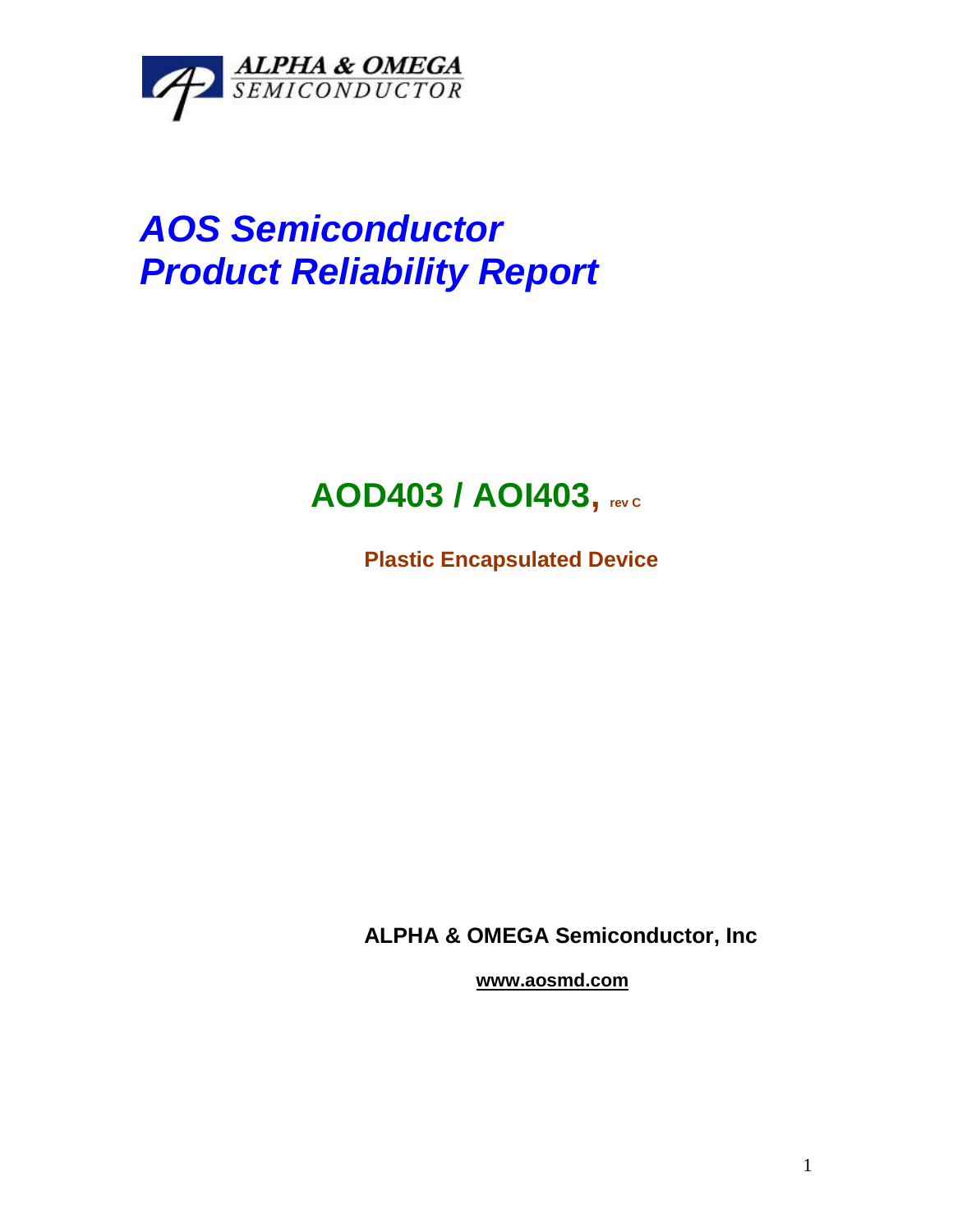

This AOS product reliability report summarizes the qualification result for AOD403 /AOI403. Accelerated environmental tests are performed on a specific sample size, and then followed by electrical test at end point. Review of final electrical test result confirms that AOD403 /AOI403 passes AOS quality and reliability requirements. The released product will be categorized by the process family and be monitored on a quarterly basis for continuously improving the product quality.

#### **Table of Contents:**

- I. Product Description
- II. Package and Die information
- III. Environmental Stress Test Summary and Result
- IV. Reliability Evaluation

#### **I. Product Description:**

The AOD403/AOI403 uses advanced trench technology to provide excellent  $R_{DS(ON)}$ , low gate charge and low gate resistance. With the excellent thermal resistance of the DPAK/IPAK package, this device is well suited for high current load applications.

-RoHS Compliant -Halogen-Free

Details refer to the datasheet.

#### **II. Die / Package Information:**

|                       | AOD403 / AOI403                                                |
|-----------------------|----------------------------------------------------------------|
| <b>Process</b>        | Standard sub-micron                                            |
|                       | 30V P-Channel MOSFET                                           |
| Package Type          | TO252 / TO251A                                                 |
| <b>Lead Frame</b>     | Bare Cu                                                        |
| Die Attach            | Soft solder                                                    |
| <b>Bonding</b>        | Al & Au wire                                                   |
| <b>Mold Material</b>  | Epoxy resin with silica filler                                 |
| <b>Moisture Level</b> | Up to Level 1 *                                                |
|                       | Note * based on info provided by assemblar and mold compound s |

**Note \*** based on info provided by assembler and mold compound supplier